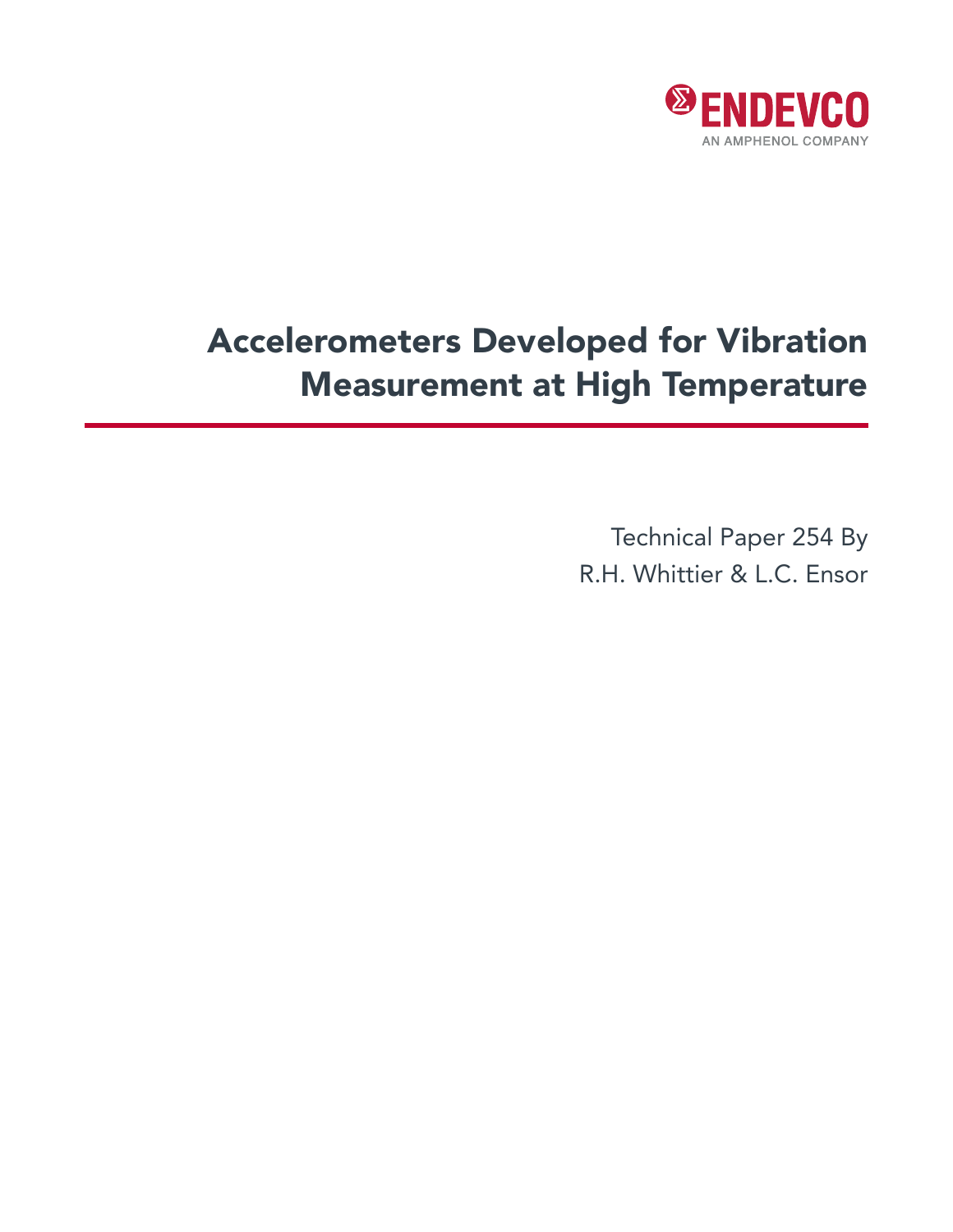

Presented at the



پو شم<br>ف

 $\subset$  .

# **SILVER JUBILEE**

# INTERNATIONAL

# CONFERENCE & EXHIBIT

October 26-29, 1970 Philadelphia, Pa.

**Copyright 1970 INSTRUMENT SOCIETY of** AMERICA 400 Stanwix Street Pittsburgh, Pennsylvania 15222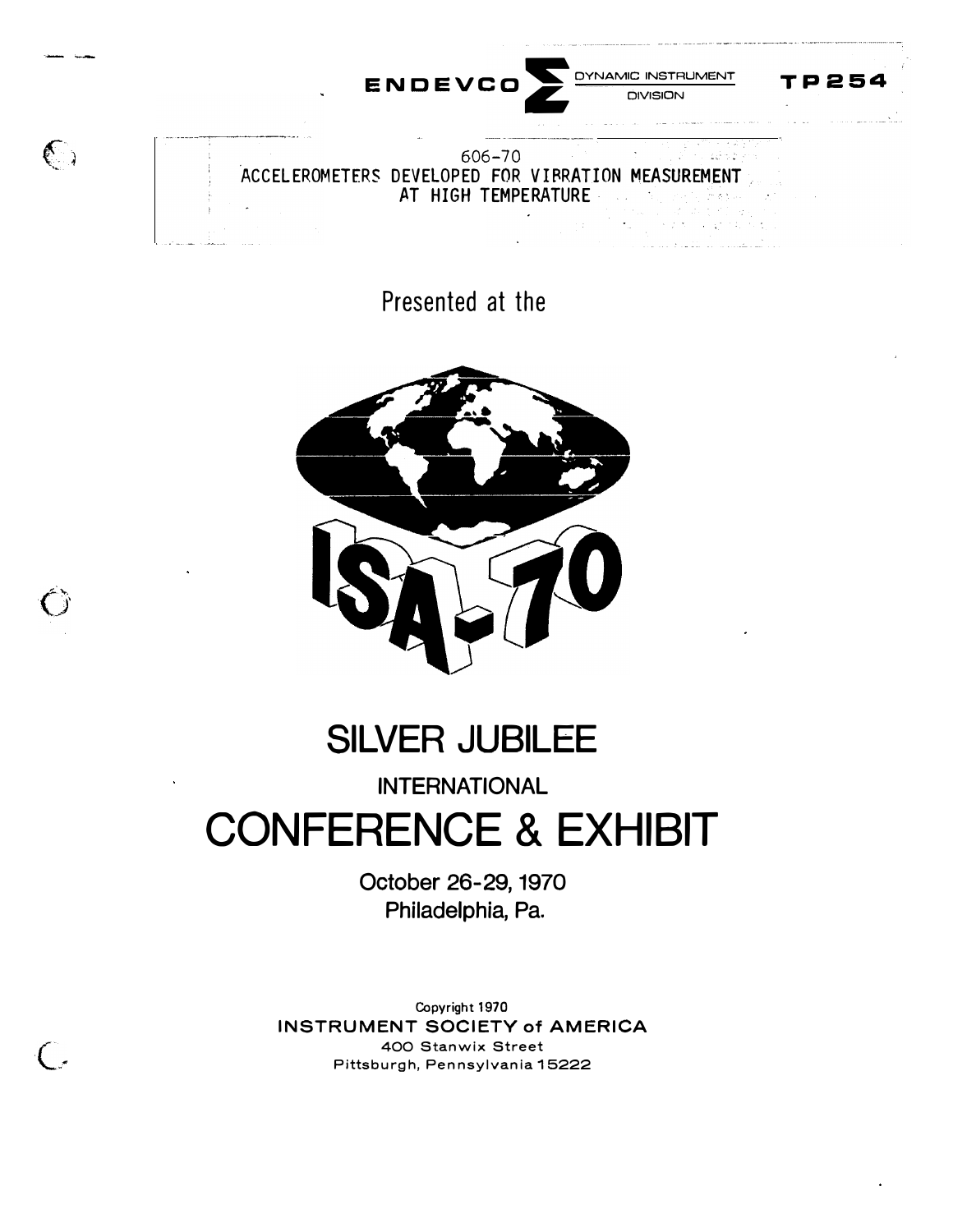The Instrument Society of America is a non-profit scientific, technical and educational organization dedicated to advancing the knowledge and practice related to the theory, design, manufacture and use of instrumentation in science and industry.

ISA activities include programming forums, disseminating information, providing educational opportunities and materials, developing standards and recognizing individual technological achievement.

Supplementary to all ISA activities are the following major publications: Journals-Instrumentation Technology (monthly), ISA Transactions (quarterly), Transactions of<br>Russian Journals; ISA Index; Symposia Proceedings, ISA Transducer Compendium; ISA Standards; Training and Educational Aids. The Society also publishes monographs on specific applications and types of instrumentation.

ISA welcomes both users and manufacturers of instruments and controls in all spheres of industry and science. Members may participate in a diversified program of meetings, publications and activities.

 $\mathscr{C}$ 

The Society's world-wide membership includes local Sections in major cities and industrial/technical throughout the United States and Canada.

For further information write to:

INSTRUMENT SOCIETY of AMERICA 400 Stanwix Street Pittsburgh, Pa. 15222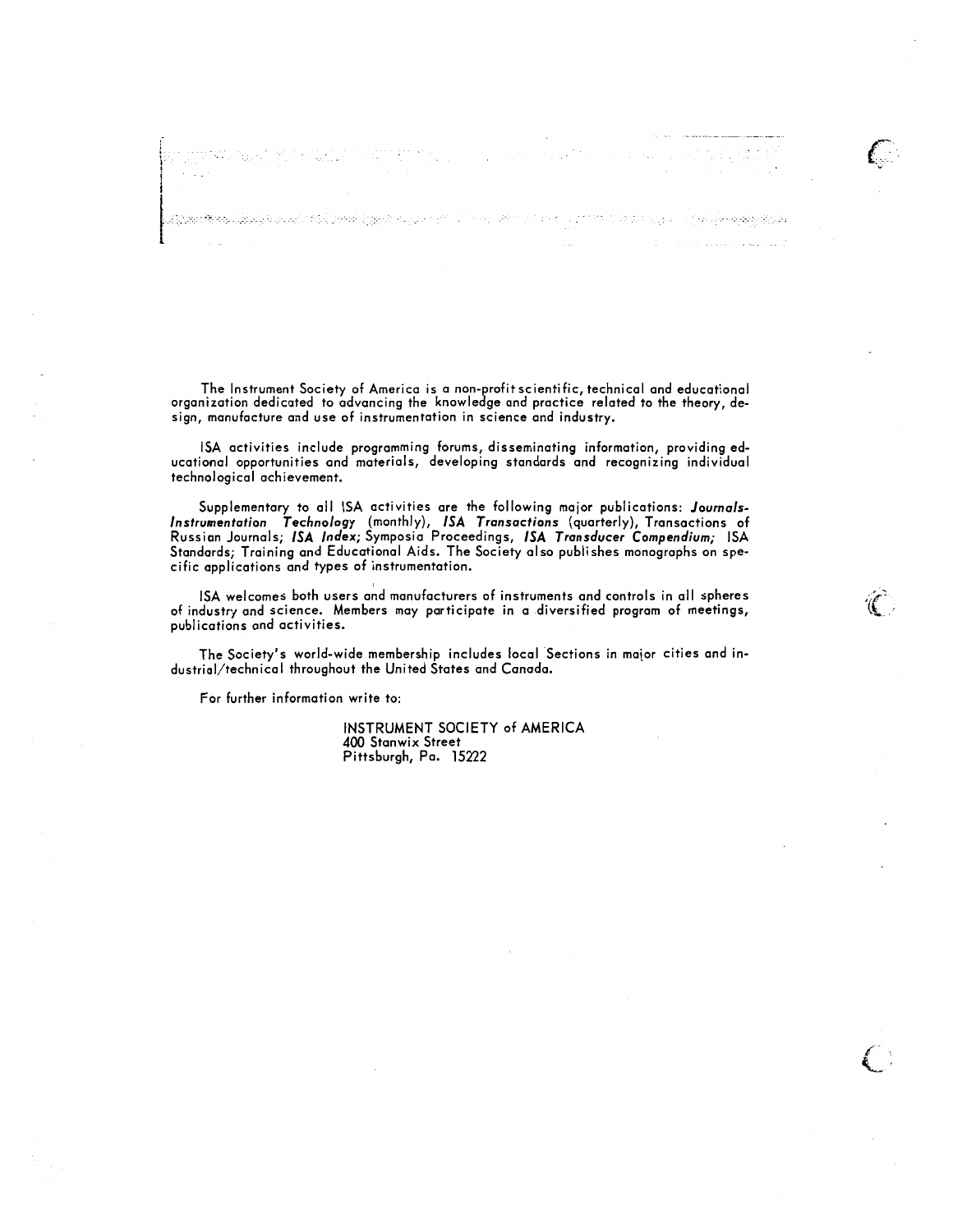# 606-70 ACCELEROMETERS DEVELOPED FOR VIRRATION MEASUREMENT AT HIGH TEMPERATURE

R. H. Whittier Manager, PE Transducer Engineering Endevco, Dynamic Instrument Div. Pasadena, California

L. C. Ensor Senior Project Engineer Endevco, Dynamic lnstrwaent Div. Pasadena, California

#### ABSTRACT

This paper reviews the development of several piezoelectric accelerometers designed for measuring vibration at temperatures exceeding 750°F (400°C). The measurement system design considerations, including cable, connector, and signal conditioner characteristics, are examined as they interrelate **with** the accelerometer. To provide the high temperature transduction element it was necessary to develop the high temperature piezoelectric materials. The critical characteristics of these materials and the resulting accelerometer designs are discussed. One of the accelerometers, with a temperature range to 1400° F (760° C), weighs only 0.6 ounce (18 grams). The methods used to evaluate the vibration, shock, and accuracy capabilities at high temperature are discussed, and the results of tests are presented.

#### INTRODUCTION

Accelerometers are used in a wide variety of applications for structural vibration measurements. Along with the vibration, other severe environmental conditions are usually present; often one of these is high temperature. Typical applications encompass vibration measurements on power generating and handling equipment such as gas turbines, pumps, and heat exchangers. Although accelerometer temperature ranges have increased in the past, the temperatures were limited to about 750 ° F because of piezoelectric material and electronic signal conditioning limitations. Developmental efforts in the last two to three years have increased temperature ranges substantially. Temperature ranges to 900° F are now routine and ranges to 1400° F have more recently been accomplished.

These new developments are the subject of this report. Several high temperature accelerometers have evolved from this development; the highest temperature version uses the newly developed PIEZITE<sup>R</sup> P-15 piezoelectric element.\* An example of the accelerometer designed is the 1400° F Endevco Model 2285 shown in Figure 1. This design

 $*$  PIEZ ITE<sup>(R)</sup> is a trade name for proprietary piezoelectric materials from Endevco.

is extremely small and light; the weight is 18 grams. Development of new piezoelectric materials, new system and electronic circuit designs, and new cabling has been required to achieve this, These factors are discussed herein, along with procedures and test data for the accelerometers developed.

#### PIEZOELECTRIC MATERIALS FOR HIGH TEMPERATURE USE

There are many uses. for piezoelectric materials. The requirement for high temperature operation is a need somewhat peculiar to the transducer application. Critical factors for high temperature operation include:

- I. Stability of piezoelectric output with time at low and high temperature, and with temperature cycling.
- 2. Small variation of the piezoelectric output with temperature change.
- 3, High charge and voltage piezoelectric strain constants,
- 4. High resistivity.

In the past the maximum temperature for transducers has primarily been limited by the ferroelectric Curie temperatures and crystal phase changes. Typical Curie temperatures for ferroelectrics are shown in Table 1. Quartz, which is often used, is limited to about 500°F because of material twinning, a premature alpha to **beta** phase change. High piezoelectric strain constants are extremely important to provide adequate transducer output and small size. Accelerometers must be small and light to minimize their effect on the structure's motion. High bulk resistivity is also critical since the resistance of insulating materials decreases exponentially with temperature increase. A general rule is that resistance drops by a factor of ten for each l00° C increase. Thus with a temperature increase from 20° C (70° F) to 72o•c (1330° F), the resistance would drop by a factor of 10,000,QOO, Bulk resistivity of typical insulation and piezoelectric materials is plotted versus temperature in Figure 2.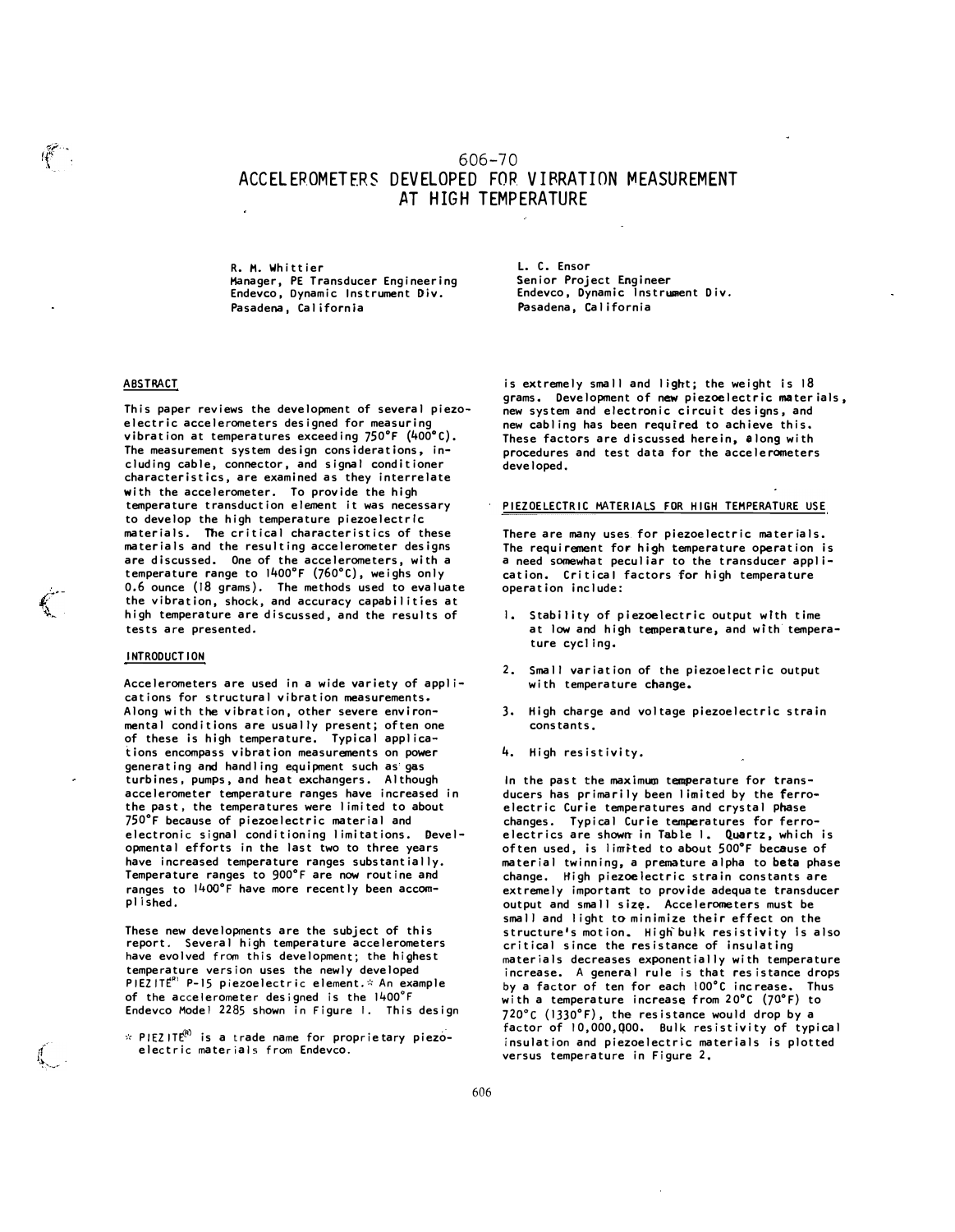PIEZITE® P-15 piezoelectric material which has recently been developed provides these desirable characteristics. Curie temperature is above 1750°F (950°C). Charge sensitivity varies little from room temperature to at least 1500°F (820°C). The strain constant (charge sensitivity) is about equivalent to those of materials now used in accelerometers at lower temperatures. Finally, bulk resistivity at 1500°F (820°C) is  $10^4$  ohm-cm. During the research phase of this program and before the full development of P-15, a thorough search of possible piezoelectric materials was completed, and four piezoelectric materials were experimentally evaluated.

#### VIBRATION SYSTEM DESIGN

With the above piezoelectric material characteristics in mind, the accelerometer and signal conditioning system design can be evaluated. The low frequency response of a voltage amplifier is a function of the time constant of the circuit at the amplifier input. For high temperature accelerometer systems this would be the RC product of the accelerometer shunted by any cabling. Frequency response of -5% at 10 Hz requires RC to equal .05 ohm-farad. If resistivity is 10<sup>4</sup> ohm-cm the relative diglectric constant would need to be greater than 107 to provide this response. Such dielectric is 10<sup>4</sup> times greater than that for our lead zirconate titanate material and is unreasonably large.

Within design limits the low frequency response of a charge amplifier is controlled by the time constant of the conditioner alone. Thus lower input resistance is acceptable. The typical laboratory charge amplifier will function within its specification with input resistances as low as 10-50 megohms. At temperatures above about 750°F this resistance limit has proven to be too high when other accelerometer design requirements are considered. As a result, a new charge amplifier circuit has been developed which accepts input resistances to as low as 10,000 ohms. Performance of this circuit is equivalent to that of our standard laboratory charge amplifiers with input resistances as low as 100,000 ohms. With lower resistance the amplifier noise begins to increase with significant 1/f contribution and response at low frequency (3-10 Hz) decays. Noise is within 1 pC rms and response within -5% at 10 Hz with 10,000 ohms input. In short, this charge amplification technique provides the needed system concept.

One other system consideration significant to the accelerometer design is the method employed to eliminate noise from electrostatic potentials and ground currents. If this is ignored the odds are great that noise will interfere with the measurement signal in most applications. Use of accelerometer insulating studs is common at lower temperatures. Several other new and interesting approaches have recently evolved and are in use with higher temperature accelerometers.

One of these is the accelerometer-amplifier combination used for the engine vibration monitoring system on the Boeing 747 aircraft. This system uses two Endevco Model 6233 Accelerometers on each engine. This accelerometer operates continuously to 900°F. The piezoelectric element is electrically isolated from the accelerometer case and the two signal leads are fed through shielded twisted pair cabling to a differential charge amplifier. The cable lengths are about 150 feet, and the wires are fed through multipin connectors. Effects of frame voltage and stray electromagnetic fields are minimized by the use of this differential circuit technique. Figure 3 shows a simplified block diagram of this measurement system.

Another system approach has been designed for use with the 1400°F Model 2285 Accelerometer. The piezoelectric element in this accelerometer is grounded to the case which provides an electrostatic shield. The signal lead is fed through single wire shielded cable (Coax). The signal conditioner contains an isolation amplifier which eliminates the ground loop which normally exists between the input and output, thus providing the noise rejection. This system permits simpler cabling and connectors, and the elimination of insulation from within the accelerometer. Because of the lower resistivities of insulators at high temperature and because of the need to retain high insulation resistance, the size of those insulators<br>would be significant. Their elimination permits a smaller accelerometer design with better overall performance. Figure 4 shows a block diagram of<br>this system approach. In most applications for high temperature accelerometers this approach is likely the optimum choice, and as such forms the system concept for the accelerometer discussed below.

### ACCELEROMETER DESIGN

After the mechanical and electrical interface requirements were established, and the proper piezoelectric material was developed, the accelerometer was designed. Although an accelerometer often appears simple, the development of such an item is a specialized endeavor. Requirements are multifold, and accuracy needs are stringent. In general, the development of high temperature accelerometers is similar to that of low temperature accelerometers with a few noteworthy exceptions.

As outlined in the previous section, the accelerometer resistance is one of the controlling factors. Resistance of a piezoelectric or insulator disc is equal to the bulk resistivity times the disc thickness and divided by the disc area. For a resistivity of 10<sup>4</sup> ohm-cm at 1400°F and an element resistance requirement of 10 kohm, the size would be about .1 inch thick by .25 inch diameter (assuming shape is a disc). If the temperature limit is only 1200°F the size could decrease, for example, to .01 inch thick. If the resistivity however is only  $10^3$  ohm-cm at  $1400^{\circ}$ F, the size would increase resulting in crystal thickness of I inch. From this one can see that the resistivity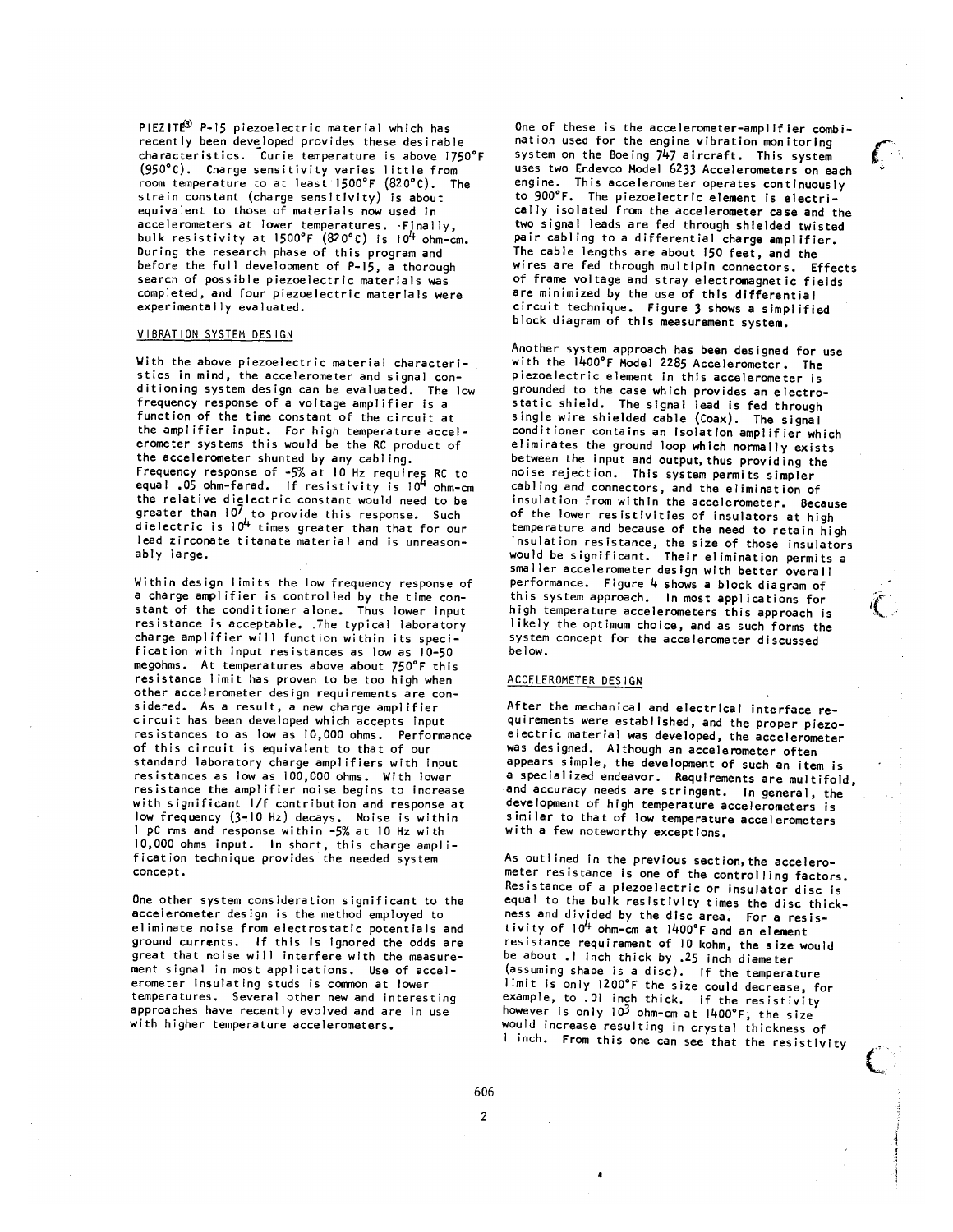in combination with the inherent sensitivity of the piezoelectric material controls the size of the accelerometer (sensitivity is the piezoelectric strain constant multiplied by the weight of the internal mass element).

In addition to the above dimensional design, the accelerometer accuracy factors such as resonance, strain sensitivity, and transverse sensitivity required design solution. The temperature span of 1500°F (minimum range to maximum range) requires analysis and experimentation to maintain proper stress levels and sensitivity stability. A  $2x10^{-6}$ in/in/<sup>o</sup>f expansion unbalance results in about .001 inch dimensional change within the accelerometer, or possible strains of up to 4000 microstrains. Typical high temperature materials and ceramics have expansion differences of this magnitude. The metals were naturally chosen for their high temperature characteristics. We are usually using inconel for parts with the use of precious metals for electrical conduction paths within the unit. Both welding and brazing are employed for metal joining.

The principal accelerometer resulting from this development is pictured in Figure 1. Both the case and the integral cable sheath are inconel with the cable attached by a braze alloy. Other similar accelerometers with lower temperature ranges have also been designed in order to provide higher sensitivity in the same space and still maintain the 10,000 ohm minimum resistance at its maximum temperature range. Since the cable is fixed to the unit, a single mounting bolt hole is provided. This enables the accelerometer to be mounted without chance of cable misalignment. Resulting size and weight is within  $.5$  inch x .5 inch  $x \cdot 9$  inch and 18 grams; sensitivity is 2.5 pC/g, and maximum operating temperature is 1400°F.

#### CABLING DESIGN

The cabling shown attached to the 2285 Accelerometer is sheathed in a metal tube; we call it hardline. This is fabricated by swaging or extruding tubing over refractory oxide insulation, thus crushing the insulation and capturing the internal parts, preventing relative motion. Triboelectric noise is maintained low. Our tests have shown it to be about the same level as that from Endevco 3090A Cable (a TFE cable used up to 500°F). The cable bend radii may be as small as two times the diameter which permits its use in small, restricted installations. Although the cable on the Model 2285 is coaxial with a diameter of .093 inch, various configurations and sizes have been produced. See Figure 5. Since the wiring is totally confined, the historic problems of contamination with environmental exposure and insulation deterioration with temperature and vibration cycling have been reduced. Special manufacturing precautions must be taken since the oxide insulation is hygroscopic. Problems from this are minimized by treating the ends with proprietary fluids such as Conoseal (product of Continental Sensing), or Aeroseal (product of American Standard), and by high temperature baking just prior to sealing the assembly.

Since the cable does not contain organic insulation, such as Teflon in 500°F cabling, the material has little internal damping. Because of this, additional care must be taken with the cable dressing and clamping. Unsupported lengths can be excited into resonance if sufficient energy exists at the critical frequencies (it should be pointed out, however, that sustained resonance excitation is unlikely). The fundamental resonant frequency of a supported cable length can be expressed as follows:

#### Fundamental Resonant constant X cable dia. Frequency unsupported length<sup>2</sup>

The constant lumps material characteristics and beam constraints. High resonance frequency also results in a higher acceleration input capability for equivalent fatigue life. Amplification factors at resonance have been shown by our tests to vary from about 4 to 20. Clamping at short distance is therefore advisable. In addition, tests have shown clamping with devices which distribute the load (reduce the stress concentration) greatly reduces chance of fatigue. We have used, with good success, clamps with TFE or silicone rubber liners to 550°F and clamps with woven metal liners to higher temperatures.

The housing for the 2285 Accelerometer does not have an electrical connector in order to keep the unit small and light, and to also eliminate problems inherent in present day high temperature connectors. Oxidation of contact systems, galling of parts, and the loss of any environmental seal, limit the utility of high temperature connectors. The coaxial connector at the end of the cable is rated to 900°F where these problems are not so severe. The connector system is fabricated of inconel. Thread lubricants, such as Antionic Compound, Kern Chemical KC24 and Fel-Pro C5-A, Felt Products Manufacturing Company, Skokie, Illinois, have been successfully used on the threaded shell.

#### TEST RESULTS

Considerable test data has been accumulated on accelerometers of the design-reported above. Three different versions have been produced, the Mode! 6236M3-6 and 6237Ml, both rated to 1200°F and Model 2285 rated to 1400°F. Although the data documented here is primarily that for the 2285, others have been included where applicable. Basic accelerometer characteristics have been tested and are shown in Table 2. Test procedures are in accordance with ISA-RP37.2, Guide for Specification and Test for Piezoelectric Acceleration Transducers for Aerospace Testing; therefore, further discussion on the procedures does not seem necessary. However, several of the high temperature tests are special and those procedures and the test data are presented below.

A. Resistance

High temperature accelerometer resistance has been measured with the accelerometers placed

606 3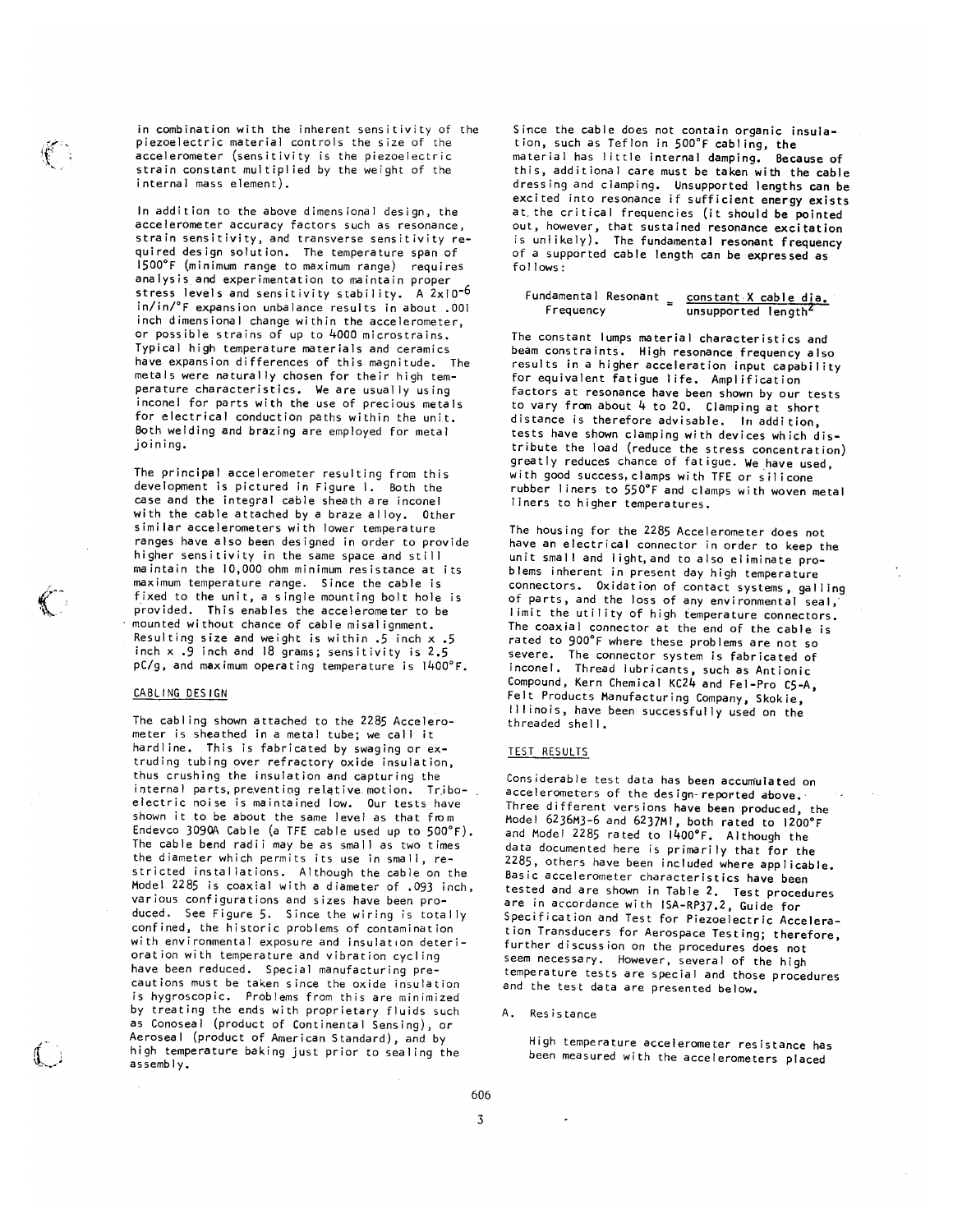

Figure 1. Endevco 1400°F Accelerometer, Model 2285



 $\mathcal{C}$ 

Figure 2. Resistivity versus Temperature of Typical<br>Insulation and Piezoelectric Materials





Figure 3. Simplified Block Diagram of Accelerometer-Signal Conditioner System used for EVM on Boeing 747 Aircraft

Figure 4. Simplified Block Diagram of Vibration System With Grounded Accelerometer and Noise Isolation Amplifier



Figure 5. Metal Sheathed Cables With Outside Dia-<br>meters if 0.015 to 0.25 in. and With Various Internal Configurations



Figure 6. Resistance versus Temperature for Various Endevco High Temperature Accelerometers

606  $\overline{4}$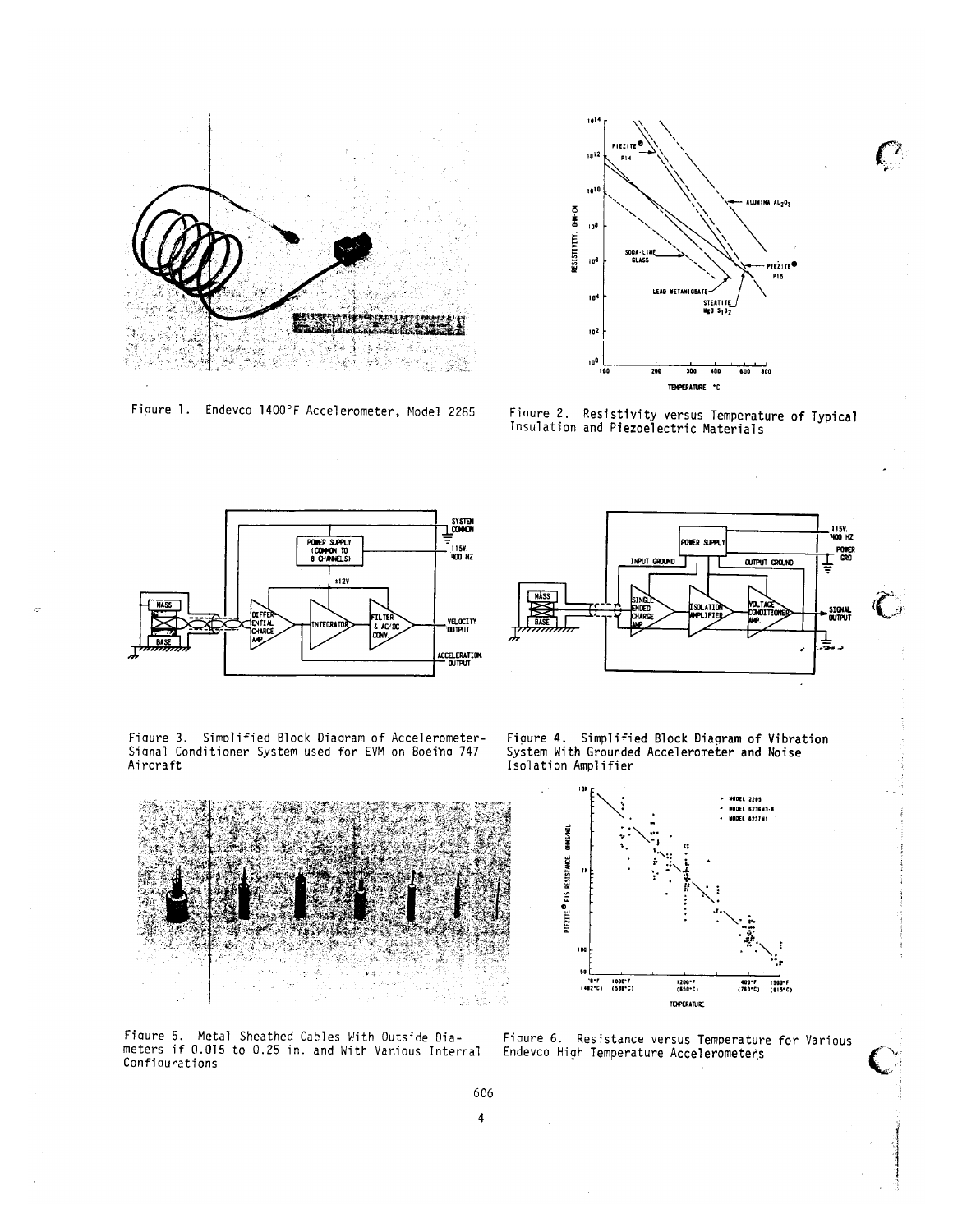in a natural convection electric furnace. Thirty minutes is allowed for thermal stabilization. We have found that if the chamber temperature profile is not well understood, a thermocouple should be placed on the accelerometer. Temperature gradients in these ovens at high temperature can vary over 100°F. We have also found that resistance measurements with DC voltages of over about 10 volts at temperatures exceeding 400°C results in erroneous data. This is thought to be caused by changes in the conduction mechanism of the insulation materials. At high voltage the resistance increases with applied time with polarity in one direction, and resistance drops with the polarity in the other direction. Valid measurements have been made with low voltage using a Hewlett-Packard Model 412A Ohmmeter. Resistance of three accelerometer models is plotted in Figure 6. Since the crystal thickness varied for these units, the plot shows resistance divided by element thickness.

B. Acceleration Sensitivity at High Temperature

Temperature response at Endevco can be measured with the accelerometer placed in forced convection ovens to temperatures of 1000°F. At temperatures above that a test console using an electric furnace is employed. These can be seen by Figures 7 and 8. Both are comparison systems with the standard accelerometer outside the temperature chamber and the test accelerometer in the chamber; Figure 9 shows a block diagram for both test consoles. Test data for 32 accelerometers are all plotted on Figure 10.

C. Frequency Response and Resonance Characteristics

Response of the 2285 Accelerometer to Sinusoidal vibration above 500 Hz is tested on the Ling/Endevco System 50. Calibration below 1500 Hz is performed on an air bearing vibration exciter. The air bearing shaker is used to keep the motion rectilinear in the presence of forces due to resonances of the hardline cable. Other shakers could also be used for low frequency vibration calibration, assuming they have a massive moving element and a low transverse motion characteristic.

Figure 11 shows a typical plot of the frequency response and resonant frequency characteristics for the 2285 Accelerometer. Both plots are comparison calibrations using a standard accelerometer in the moving element of each shaker. The accelerometer does have two resonances; the lower is caused by the case structure and the higher by the internal mechanism.

Resonant characteristics at high temperature are tested by shock excitation techniques. An accelerometer is placed on one end of a Hopkinson Shock Bar; the other end is impacted by a pendulum. This test has shown no

measurable difference in the resonance from laboratory temperature to 1400°F. This same equipment is also used to check the shock environmental limits over the temperature range of the accelerometer.

 $D.$  Life

In addition to the environmental shock testing mentioned above, tests are also being conducted to establish output stability and service life under conditions of high temperature vibration and temperature cycling. Time alone at high temperatures is achieved by storage of the accelerometers in a furnace. Model 6236M3-6 Accelerometers have been exposed to 1000 hours at an average temperature of 1200°F with sensitivity shifts of less than 5%. A total of 15,000 hours has been accumulated on 58 samples of various models. Sensitivity changes were encountered on early prototypes because of creep and chemical changes. These factors have been eliminated in the final design.

Temperature and vibration are applied simultaneously with the test equipment pictured in Figure 12. This is an MB C-10 Vibration Excitor System vibrating an inconel structure surrounded by electric furnaces. The system does vibrate accelerometers and cables combined. Over 4,000 hours have been accumulated on this equipment for this program. Considerable work has been done to establish the fatigue strength of the cable material alone.

Hardline cable with 304L sheath, which is used extensively on a 900°F system, has been shown to have about 27 k psi fatigue strength up to 900°F (fatigue strength is defined as no failure for over 107 stress reversals). Tests with the inconel sheath at 1400°F are still in process as are tests with the 2285 Accelerometer. Test results on cable terminations are briefly discussed in the previous Cable Design Section. Temperature and vibration cycling completed to date has shown no degradation of performance of the accelerometers, including several 2285 Accelerometers which have been vibrated continuously for over sixteen hours at 500 pk g, 2000 Hz.

#### CONCLUSIONS

Small piezoelectric accelerometers for vibration measurement at temperatures to 1400°F (760°C) have been developed. Because the electrical resistance of piezoelectric materials decreases with temperature, and is as low as 10,000 ohms in these accelerometers at their maximum rated temperature, special electronics are required for proper operation. To provide environmental protection for the cabling, metal sheathed cable is used. To reject noise from ground loops, ground isolation has been included in the remote signal conditioner.

The results from this development program are only briefly discussed in this report; individual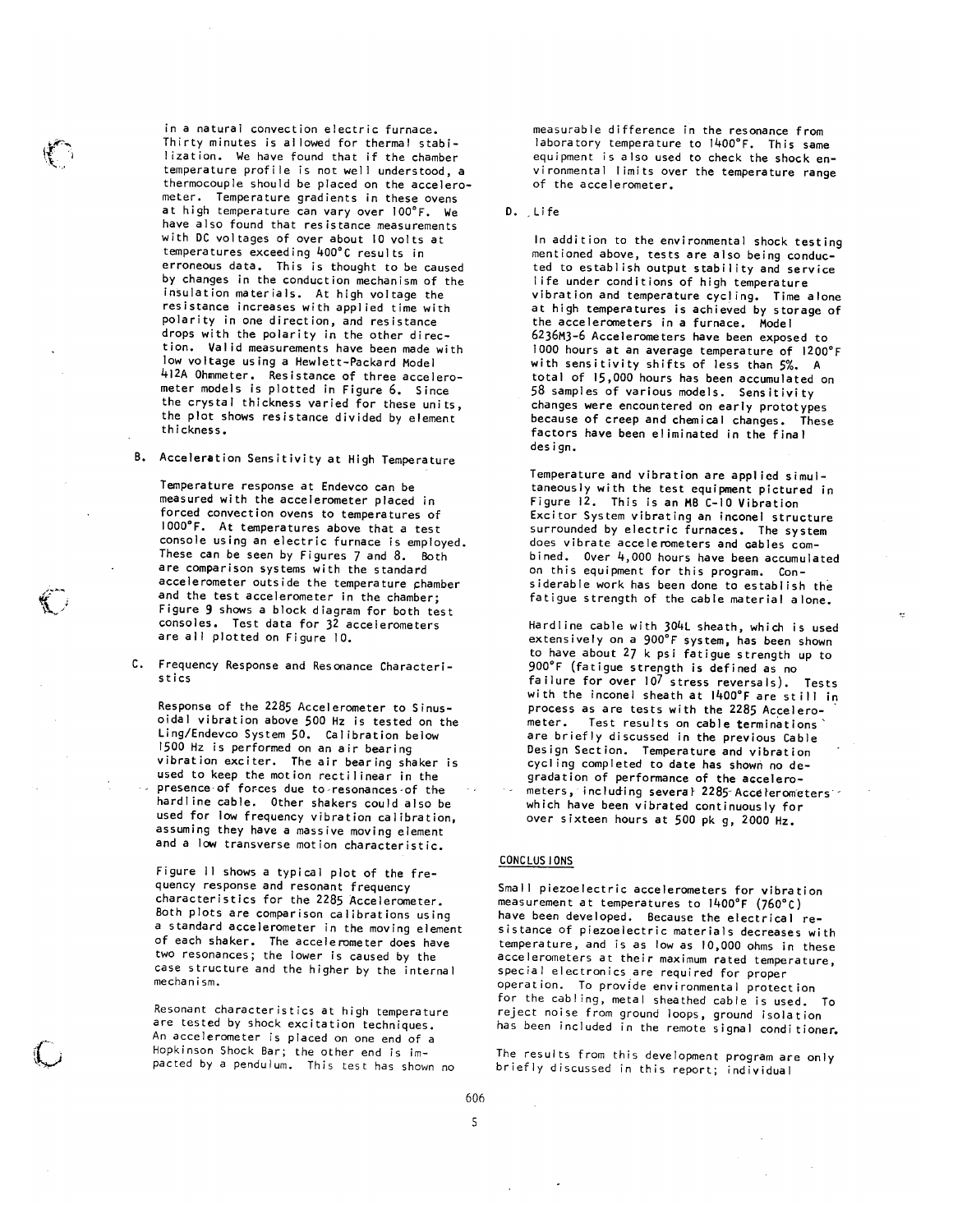# TABLE 1

| Material                                                                                                                        | Curie Temperature                                                                                                   |  |  |
|---------------------------------------------------------------------------------------------------------------------------------|---------------------------------------------------------------------------------------------------------------------|--|--|
| Barium Titanate<br>Lead Zirconate-Lead Titanate<br>Lead Metaniobate<br>Endevco PIEZITE® P-10<br>Endevco PIEZITE® P-14<br>Quartz | $240°$ F<br>Typically 700 <sup>e</sup> F<br>1050°F<br>$930^\circ F$<br>1250 <sup>o</sup> F<br>(Phase change) 1070°F |  |  |
|                                                                                                                                 |                                                                                                                     |  |  |

# TABLE 2 - TEST DATA

| <u>iest</u>                      |                  | <b>Kesults</b>           |                |                          |
|----------------------------------|------------------|--------------------------|----------------|--------------------------|
|                                  |                  | Model 2285-36            | Model 6236M3-6 | Model 6237Ml             |
| Sensitivity, pC/g                | No. units tested | 20                       | 15             | 12                       |
|                                  | Average          | 2.50                     | $5.0 -$        | 5.0                      |
|                                  | Maximum          | 2.62                     | 5.2            | 5.3                      |
|                                  | Minimum          | 2,20                     | 4.9            | 4.7                      |
| Transverse Sensitivity           | No. units tested | 20                       | 15             | 12                       |
| ratio, percent                   | Average          | 1.3                      | 2.0            | 2.5                      |
|                                  | Maximum          | 3.0                      | 3.0            | 4.8                      |
|                                  | Minimum          | 0.5                      | 1.5            | 1.0                      |
| Amplitude Linearity,             | No. units tested | 15                       | 1              | 2                        |
| percent increase up<br>to 1000 q | Average          | $\leq$ 2                 | $\overline{2}$ | 2                        |
| Base Strain Sensitivity,         | No. units tested | 9                        |                | $3 -$                    |
| Equivalent g at 250              | Average          | 1.4                      |                | 2.6                      |
| microstrains                     | Maximum          | 2.4                      |                | 3.0                      |
|                                  | Minimum          | 0.9                      |                | 1.7                      |
| Capacitance, pF                  | No. units tested | 15.                      |                |                          |
| with 3 ft. cable                 | Average          | 345                      |                |                          |
|                                  | Maximum          | 400                      |                |                          |
|                                  | Minimum          | 330                      |                |                          |
| Resonance Frequency, Hz          | No. units tested | 9*                       | $.15*$         | $1*$                     |
| *Two resonances present          | Average          | 12 k, 33 k               | 14 k, 25 k     | 14 k. 33 k               |
|                                  | Maximum          | 14 k, 37 k               | 15 k, 25 k     |                          |
|                                  | Minimum          | 10 k, 26 k               | 13 k, 20 k     |                          |
| Weight, grams                    | Without cable    | 18                       | 45             | 17                       |
|                                  | With 3 ft. cable | 45                       | 85             | 44                       |
| Resistance at                    | No. units tested | 20                       | 15             |                          |
| temperature, ohms                | Average          | 14 k (1400°F)            | 50 k (1100°F)  | 14 k (1200°F             |
|                                  | Maximum          | 30 k (1400°F)            | 100 k (1100°F) | 20 k (1200°F             |
|                                  | Minimum          | 10 k (1400°F)            | 20 k (1100°F)  | (1200°F<br>9 k           |
|                                  | Average          | 100 k $(1200^{\circ}$ F) | 100 k (1000°F) | $100 k$ ( $1000^{\circ}$ |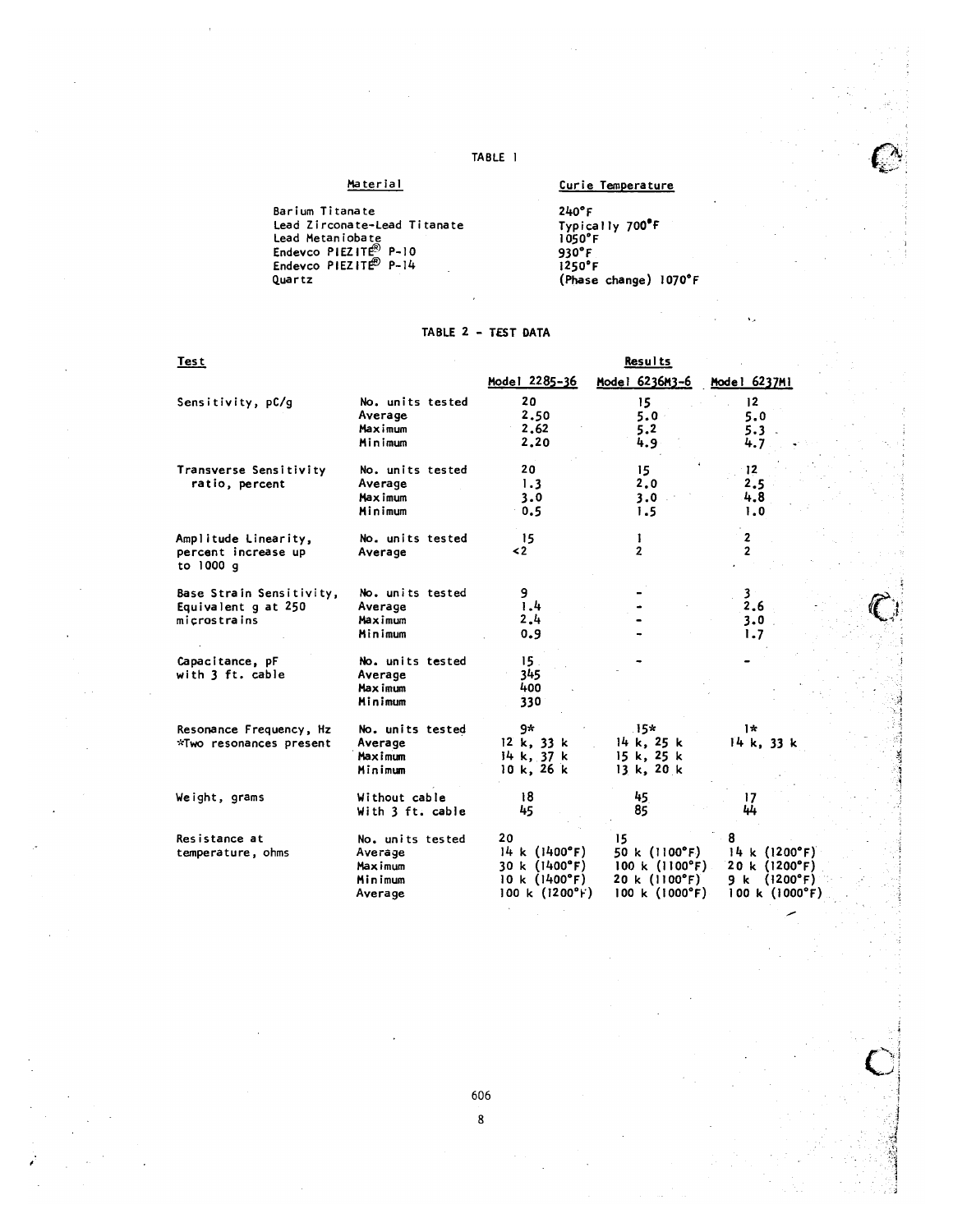### ABSTRACTS, PREPRINTS, PROCEEDINGS

#### of the

### 25th Annual ISA Conference & Concurrent Symposia

|                                                                                                                                                                                | <b>ISA Members</b> | List Price     |
|--------------------------------------------------------------------------------------------------------------------------------------------------------------------------------|--------------------|----------------|
| <b>ISA ABSTRACTS</b><br>Contains 100-300 word abstracts of each paper presented at the<br>Conference and Svmposia, cross-referenced to paper numbers.<br>50 pages, soft bound. | \$2.00             | \$2.00         |
|                                                                                                                                                                                |                    |                |
| <b>PREPRINTS</b><br>Additional copies of each paper published in the proceedings.<br>Special prices for multiple copies available upon request.                                | 1.00               | 1.50           |
| <b>BOUND PROCEEDINGS</b><br>Contains papers presented at the 25th ISA Annual Conference<br>and Concurrent Symposia<br>Hard bound, 4 parts.                                     |                    |                |
| ADVANCES IN INSTRUMENTATION, Vol. 25, Parts 1, 2, 3, 4<br>Each Part<br>Complete 4-part set                                                                                     | 14.00<br>42.00     | 18.00<br>64.00 |
| (Pa. residents add 6% sales tax)                                                                                                                                               |                    |                |

**CONTENTS** 

 $\ell$  .

 $\bigcirc$ 

Part I contains papers 500 -; Part II 600 -;<br>Part III 700 -; Part IV 800 -.

Orders taken at ISA Publications Booth during the Conference, or by mail at any time. Mail orders must be accompanied by check or company purchase order. Send to:

INSTRUMENT SOCIETY of AMERICA<br>400 Stanwix Street<br>Pittsburgh, Pa. 15222

 $\tilde{\mathbf{t}}$